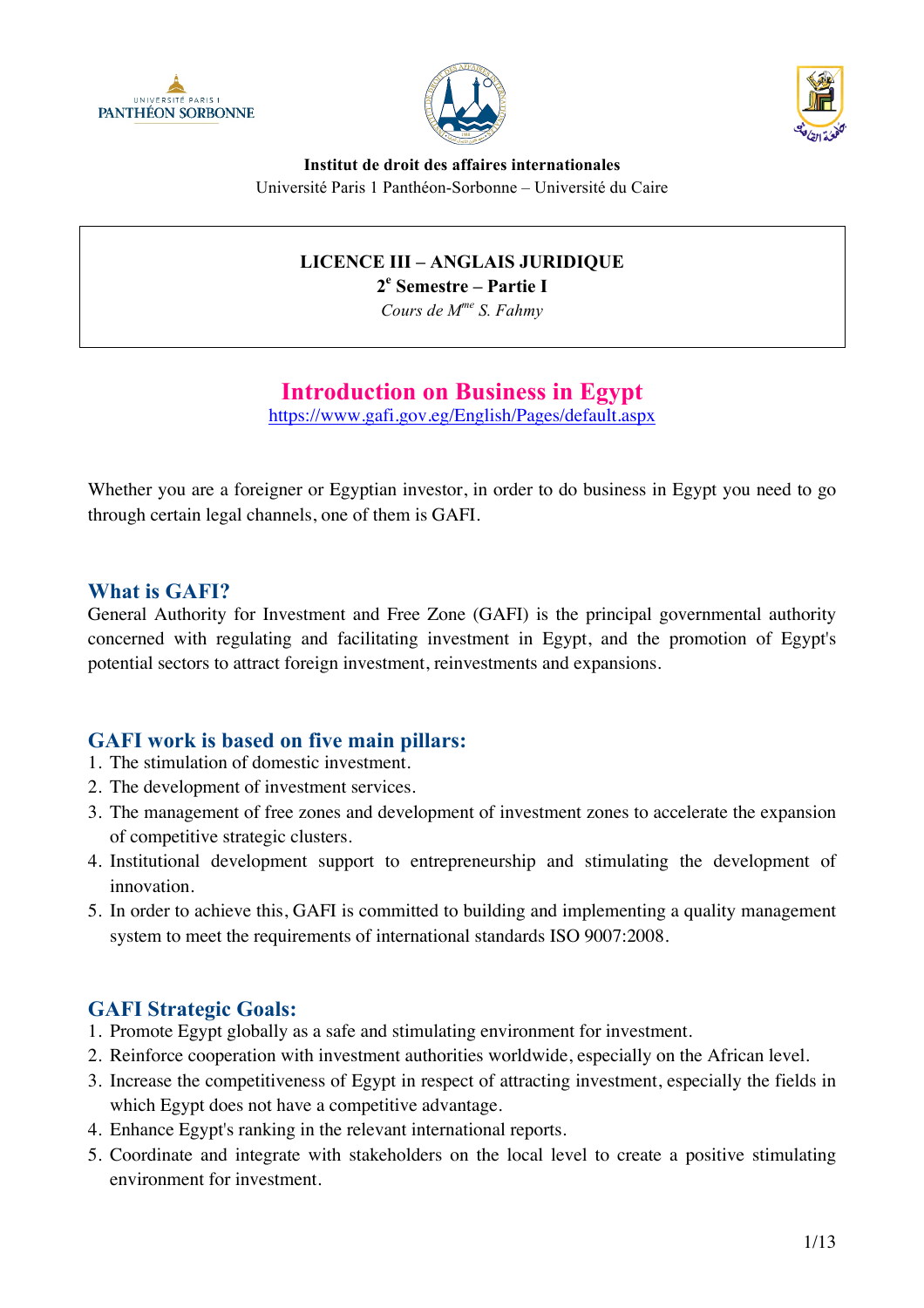# **The Laws and Regulations needed for doing business in Egypt (:**

# **A. Investment Laws:**

- **1. The Companies Law n<sup>o</sup> 159/1981 amended by Law no 4/2018:**
- **-** The provisions of the law are applicable to both Capital Companies as well as Persons Companies.
- **-** Capital Companies are: Joint Stock Companies (JSC), Limited Liability Companies (LLC), and Partnership Limited by Shares Companies.
- **-** Persons' Companies are: Partnership and Limited Partnership Companies.
- In 2018, the amendments of Law n<sup>o</sup> 4/2018, introduced the Sole Proprietorship companies.
- This law cancels all other previous laws relevant to JSC and LLC such as: Law n<sup>o</sup> 26/1954, Law n° 244/1960, and Law n° 137/1961. It also canceled any provision that contradicts its provisions and/or its Executive Regulations in any valid and effective laws.

## **2. The New Investment Law n<sup>o</sup> 72/2017:**

- The new Investment Law aims at increasing the percentage of local product, raising the level of competition and fighting monopoly.
- **-** It gives exceptional incentives for labor-intensive projects and geographical areas that are most in need of development, as well as for small enterprises, especially youth projects, women, entrepreneurs and emerging projects.
- **-** It specifies a set period of time for the services provided by the investment services center stipulated in the Law and grants powers to the administrative bodies represented in the service center to expedite decision making, pass approvals and activate the one-stop-shop service.
- **-** The Executive Regulations consist of 132 articles divided into 5 sections:
	- 1- General provisions;
	- 2- Facilitations and incentives for investors; which includes a chapter for regulating the residency of non-Egyptian investors and the employment of foreign workers, a chapter for guarantees and a third chapter for special and additional incentives.
	- 3- The investor services center;
	- 4- The investment zones, technology parks and public free zones, and;
	- 5- Regulation of the investment environment.

### **3. The Special Economic Zones (SEZ) Law n<sup>o</sup> 83/2002:**

- **-** Which allowed the establishment of special zones for industrial, agricultural or service activities that are dedicated to the export markets.
- **-** The law allows firms operating in these zones to import fixed assets and equipment, raw materials and intermediate goods duty-free.
- **-** Companies established in the new zones are subject to lower corporate taxes and are exempt from sales and indirect taxes.
- **-** They also operate under more flexible labor regulations and enjoy other incentives.
- **-** The executive regulations of the law were issued on September 2002.
- **-** Currently, there is one Special Economic Zone operating in the Northwest Gulf of Suez.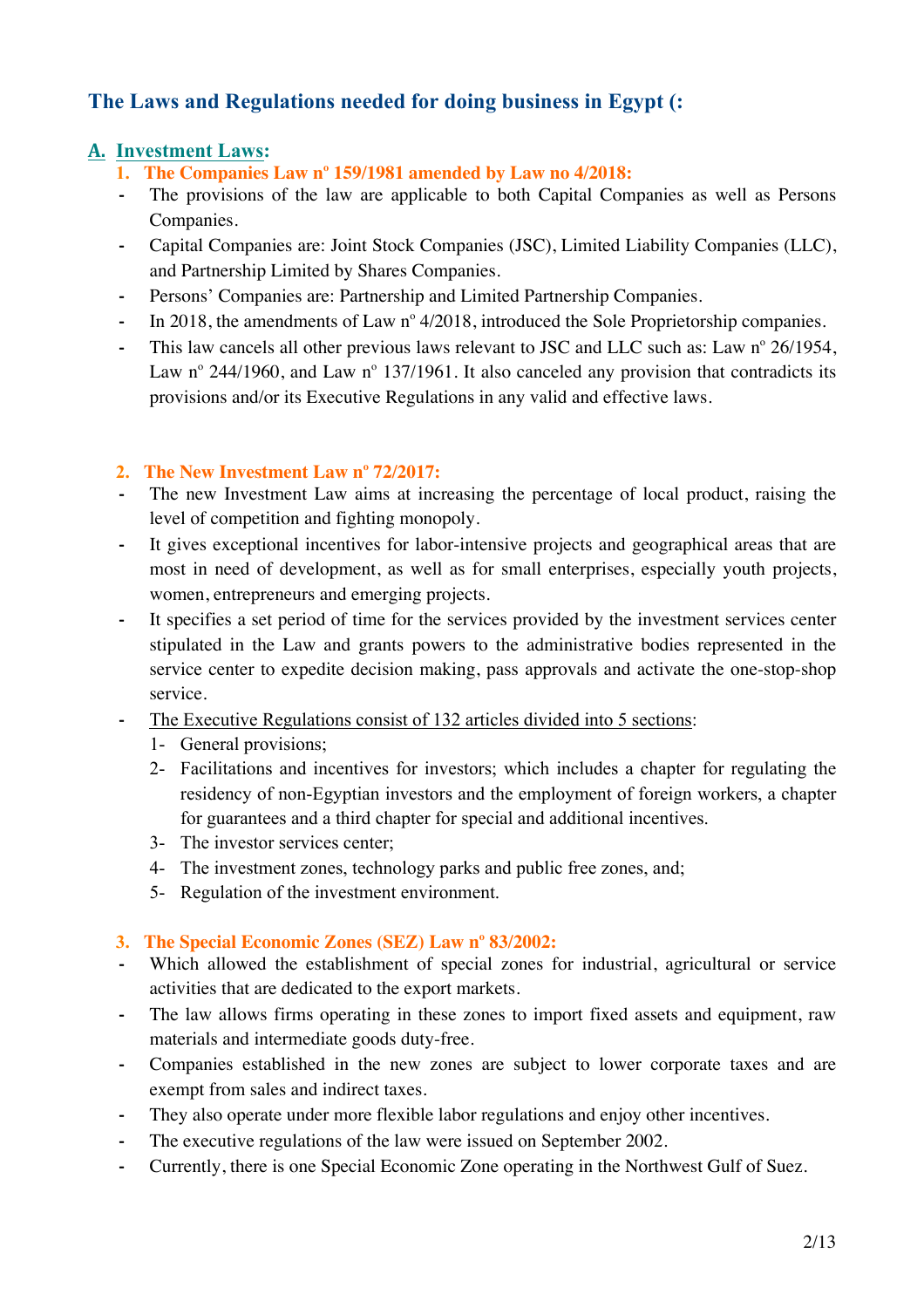#### **4. The Income Tax Law n<sup>o</sup> 91/2005:**

**-** This Income Tax Law added some fundamental amendments to the previous regulations related to income tax in Egypt.

#### **5. The Labor Law n<sup>o</sup> 12/2003:**

- **-** The law targets increasing private sector involvement and as well as achieving a balance between employees' and employers' rights.
- **-** A new law project is currently under discussion in the parliament.

#### **6. The Microfinance Law by Presidential Decree n<sup>o</sup> 141/2014:**

This Law regulates the financing process for economic productivity, service, and commercial purposes as per the rules set by the Financial Regulatory Authority (FRA)'s Board of Directors.

### **7. The Mineral Resources Law n<sup>o</sup> 198/2014:**

- The law applies to mineral wealth, raw materials of mines, quarries and salt panes.
- **-** It applies as well to nuclear materials and radioactive isotopes.

#### **8. The Protection of Intellectual Property Rights Law n<sup>o</sup> 82/2002:**

- It aims to make the Egyptian legal system related to intellectual property rights in compliance with Egypt's commitments stipulated in the Agreement on Trade Related Aspects of Intellectual Property Rights (TRIPS).
- **-** The Law aims to protect property rights to create a suitable environment that encourages innovation and enhances foreign direct investment.
- The new law consists of 205 articles unifying and controlling the current laws on intellectual property rights.
- **-** It includes four sections: trademarks; copyrights; patents and plant varieties.

### **9. The Environmental Law n<sup>o</sup> 4/1994:**

- It provides for the creation of an agency for the protection and promotion of the environment, the Egyptian Environmental Affairs Agency (EEAA).
- The EEAA formulates general policy and prepares the necessary plans for the protection and promotion of the environment.
- **-** It also follows up on the implementation of such plans.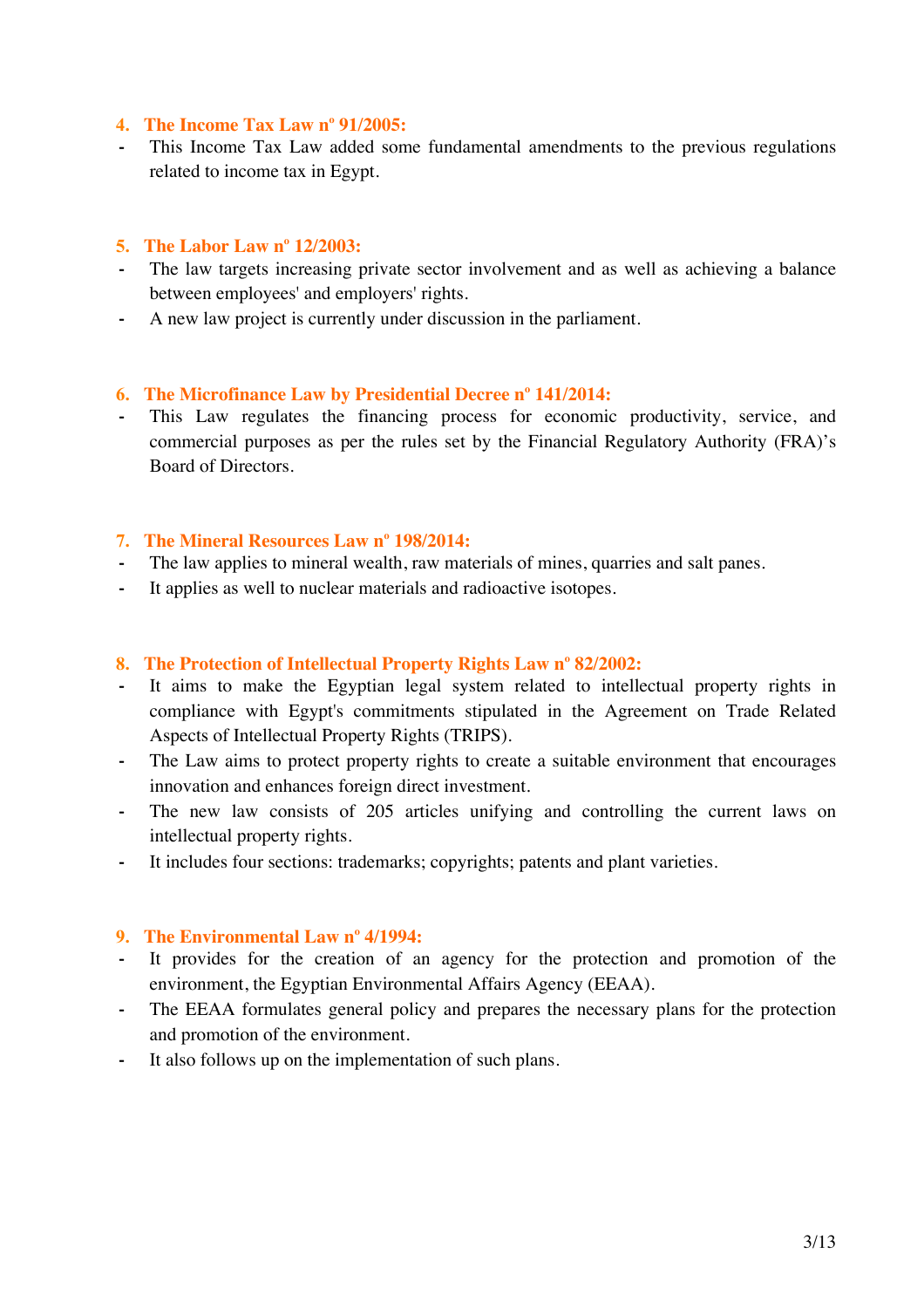# **B. Commercial Laws:**

- **1. Export Promotion Law n<sup>o</sup> 155/2002:**
- **-** It determines the responsibility of the Minister of Foreign Trade and Industry for issuing rules and procedures to guarantee Egyptian exports growth, opening of new markets and increasing competitiveness in the global market.

#### **2. Customs Law no 66/1963 amended by Law n<sup>o</sup> 95/2005:**

**-** The Law unifies procedures at all customs points, establishes and develops databases to automate all customs procedures and increases the transparency of customs revenue procedures.

#### **3. Import and Export Regulation Law n<sup>o</sup> 118/1975:**

**-** Next to the Customs Law, it is the most important Law that organizes import and export activities.

#### **4. Commercial Agency Law n<sup>o</sup> 120/1982:**

- **-** A commercial agent, whether a person or an entity, he must be registered in the Commercial Agents and Brokers Register at the Ministry of Industry and Foreign Trade.
- **-** A commercial agent is defined as a natural person or legal entity that submits tenders or concludes purchase, sale, lease contracts or provides services on behalf of and for producers, merchants or distributors.

### **5. Commercial Register Law no 34/1976 amended by Law no 98/1996:**

**-** It regulates the process of registration for both agents and companies. The basic rule is that anyone engaged in the commercial activity must register in the Commercial Register.

#### **6. Anti-Dumping Law no 161/1998:**

- **-** Egypt promulgated the Anti-Dumping Law to protect the Egyptian economy from harmful practices of international commerce.
- **-** The Law has led to a series of decisions issued by the Ministry of Supply and Internal Trading where penalties for anti-dumping practices were imposed and enforced.

### **7. Protection Of Competition & the Prohibition of Monopolistic Practices Law no 3/2005:**

- **-** It aims to preventing monopolistic practices that harm the Egyptian economy and deprive consumers of their rights to obtain goods of high quality at value prices.
- The Law considers the rights of manufacturers to enhance their economic effectiveness through access to global markets.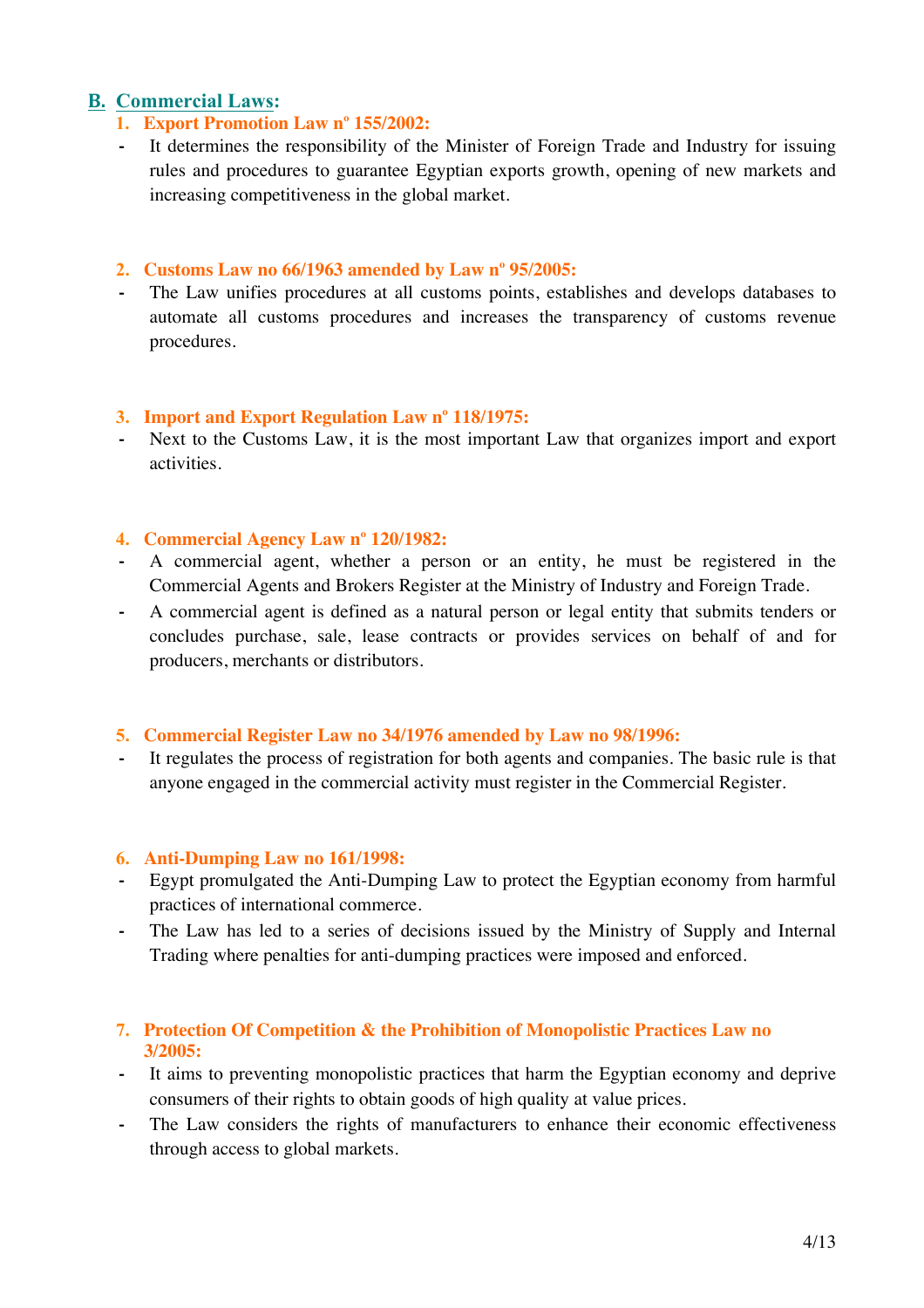# **C. Financial Laws:**

# **1. Mortgage Law n<sup>o</sup> 148/2001:**

- It provides a regulatory framework for the issuance of mortgages by bank and non-banking institutions, targeting middle-income families as the main beneficiaries of this Law.
- It regulates the securitization of mortgages to increase trading activity in the stock market.
- According to that law, borrowers can pay a 20% down payment and the remaining shall be paid over 20-30 year installments.

#### **2. Public Tenders & Auctions Law no 182/2018 amended by Law n<sup>o</sup> 188/2020:**

- The provisions of the Law shall apply to the organization of tenders and auctions by the units of government and public bodies.
- This Law cancels the previous laws such as: Law No.  $147/1962$ , Law n° 9/1983 and the Law n<sup>o</sup> 89/1998 on the implementation of the Economic Development Plan and the regulation of Tenders and Auctions Law.

#### **3. The Anti-Money Laundering Law no 80/2002 amended by and Law n<sup>o</sup> 17/2020:**

- In 2002, the first Anti-Money Laundering Law in Egypt was promulgated, and then several amendments took place.
- The Law reflects the government's concerns towards the harmful effects of money laundering on the Egyptian economy.

#### **4. Banking Laws n<sup>o</sup> 194/2020:**

- It cancels the Banking Law  $n^{\circ}$  88/2003.
- The law regulates the Central Bank of Egypt, the banking sector, and dealings in foreign exchange, the accounts secrecy and private ownership of public sector banks.
- The law strengthens banking prudential regulations and raises the minimum capital requirements for banks and foreign exchange offices.

### **5. The Financial Regulatory Authority (FRA) Law n<sup>o</sup> 192/2009:**

- The Financial Regulatory Authority (FRA) is responsible for the supervision and oversight of all non-banking financial markets and instruments, including: (1) Capital markets, (2) Stock exchange, (3) Insurance services, (4) Real Estate Mortgage, (5) Micro-Finance, (6) Financial Leasing, and securitization.

### **6. Capital Market Law n<sup>o</sup> 95/1992:**

- It regulates the capital markets in Egypt and grants the "Misr for Central Clearing, Depository and Registry (MCDR), the legal authority and status necessary to ensure the effective execution of stock market legislation and regulation.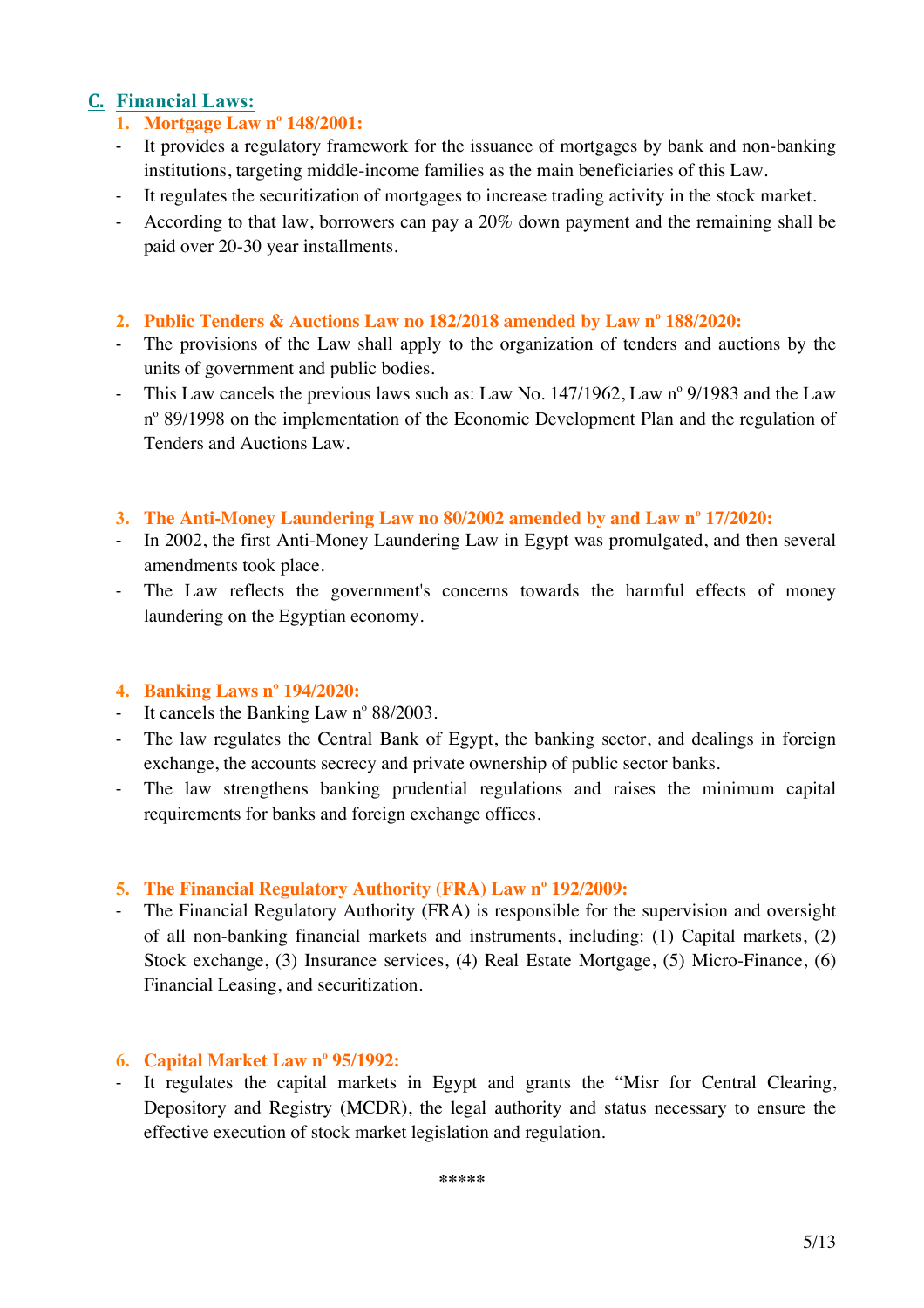# **Trade Law no 17/1999**

We will tackle some of the some fundamental concepts to help us understand some of the basics of business law:

- What is trade/commerce?
- Who is a trader?
- What acts are considered commercial acts?

# **Part-I Trade in general General provisions**

#### **Article 1:**

The provisions of the present law shall apply to trading activities and to all natural or juridical person for whom the quality of trader is established.

#### **Article2:**

- **1.** The provisions of the accord between the contracting patties shall apply to commercial matters. In case no such accord exists, the provisions of the present law, or other laws related to commercial matters, then the rules of trading practices and customs shall apply. If no trading practices or customs exist, the provisions of the civil code' shall apply.
- **2.** The agreements between the contracting parties, or the rules of trading practices or customs shall not be applicable where they contradict with the public order in Egypt.

#### **Article3:**

If the contract is commercial with regard to one of its parties, the provisions of the commercial law shall not be applicable except to the obligations of that party, exclusively; the provisions of the civil code shall apply to the obligations of the other party, unless otherwise prescribed in the law.

# **Chapter 1 Commercial Activities**

#### **Article 4:**

The following works shall be considered commercial activities:

- **1.** Purchase of movables whatever their kind with the aim of selling or leasing them as they are, or after shaping them in another form, and also selling or leasing these movables.
- **2.** Renting movables with the aim of leasing them, and also leasing these movables.
- **3.** Founding trading firms.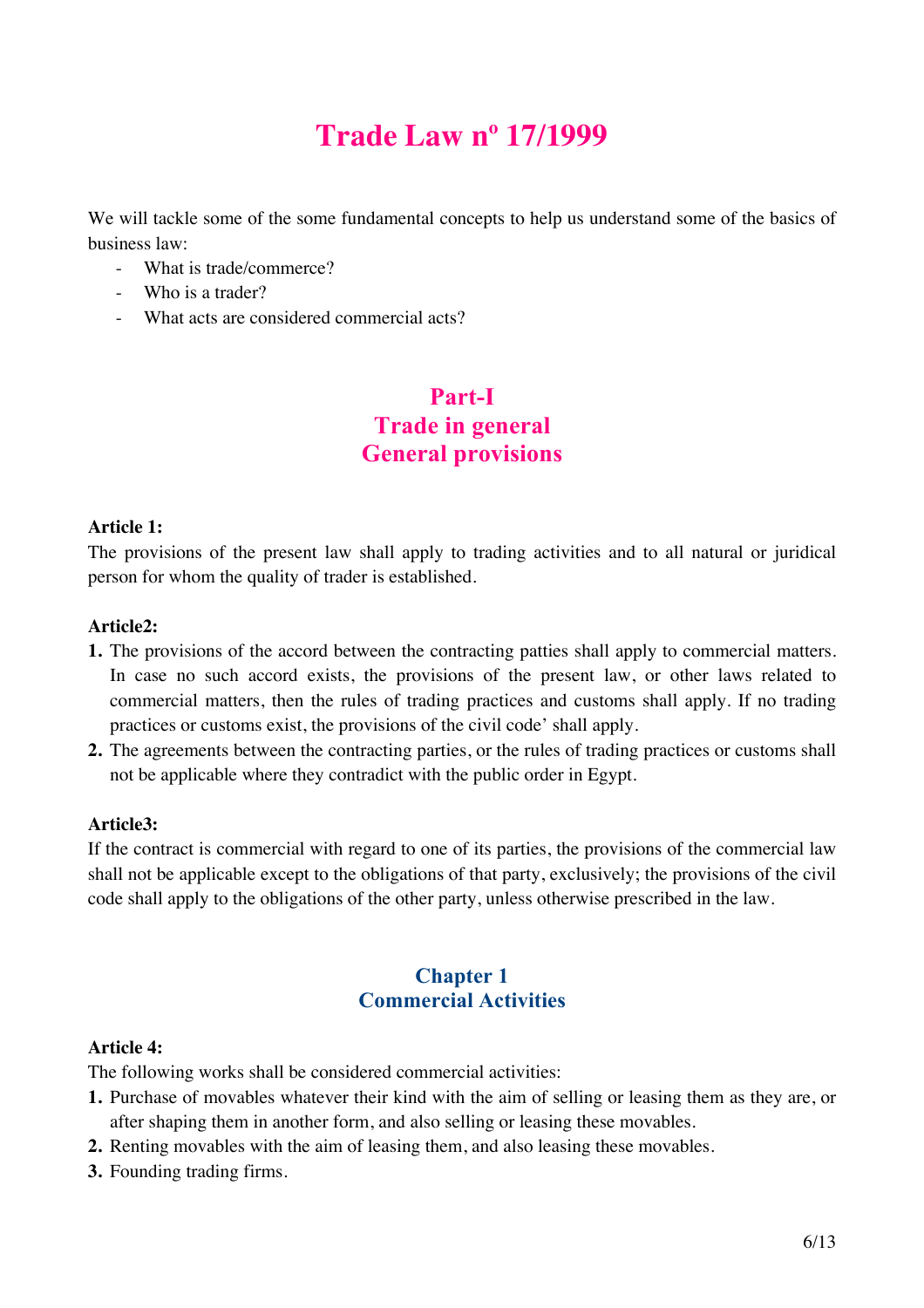# **Article5:**

The following activities are considered trading works if they are exercised by way of profession:

- **1.** Supply of goods and services;
- **2.** Industry;
- **3.** Land and inland water transport;
- **4.** Trade agencies and brokerage whatever the nature of the operations exercised by the broker;
- **5.** All kinds of insurance;
- **6.** Bank and money exchange transactions;
- **7.** Warehousing the goods, the means of transport, the crops, etc.
- **8.** Publishers houses and offices operating in the fields of publication, printing, photocopying, typewriting, translation, broadcasting, televising, journalism, news transmission, postal activities, and communications, as well as publicity and advertisement.
- **9.** Commercial exploitation of computer software, and space transmission via satellites.
- **10.** Prospecting operations of natural resources, such as mines, quarries, oil and gas explorations.
- **11.** Poultry industry and livestock breeding and others, with the aim of setting them.
- **12.** Building construction, restoration, modification, demolition, painting & public work contracts.
- **13.** Construction, purchase or rental of realties with the aim of selling or leasing them complete or divided into apartments, rooms, or administrative or commercial units, whether furnished or unfurnished.
- **14.** Tour and travel offices export and import offices, customs release offices, employment offices, and halls for public auction sales.
- **15.** Hotels, restaurants, coffee shops and Coffee, acting and cinema works, circus works, and other public entertainment and amusement Sites.
- **16.** Distribution of water, gas, electricity and other energy sources.

# **Article 6:**

All works connected with maritime or air commercial navigation shall be considered a commercial activity, particularly the following:

- **1.** Building, repair, and maintenance of ships or aircraft.
- **2.** Buying, selling, leasing, or renting ships or aircraft.
- **3.** Purchase of supplies, provisions, or equipment for ships or aircraft.
- **4.** Sea or Air transport.
- **5.** Freight, loading or unloading operations.
- **6.** Employing navigators, pilots, or other workers on ships or aircraft.

# **Article7:**

All works can be compared analogously to the works in the foregoing articles due to likeness in qualities and purposes shall be considered a commercial works.

# **Article 8:**

- **1.** Works that are carried out by the trader for business affairs connected with his trade shall be considered commercial works.
- **2.** All work carried out by the trader shall be considered related to his trade, unless otherwise established.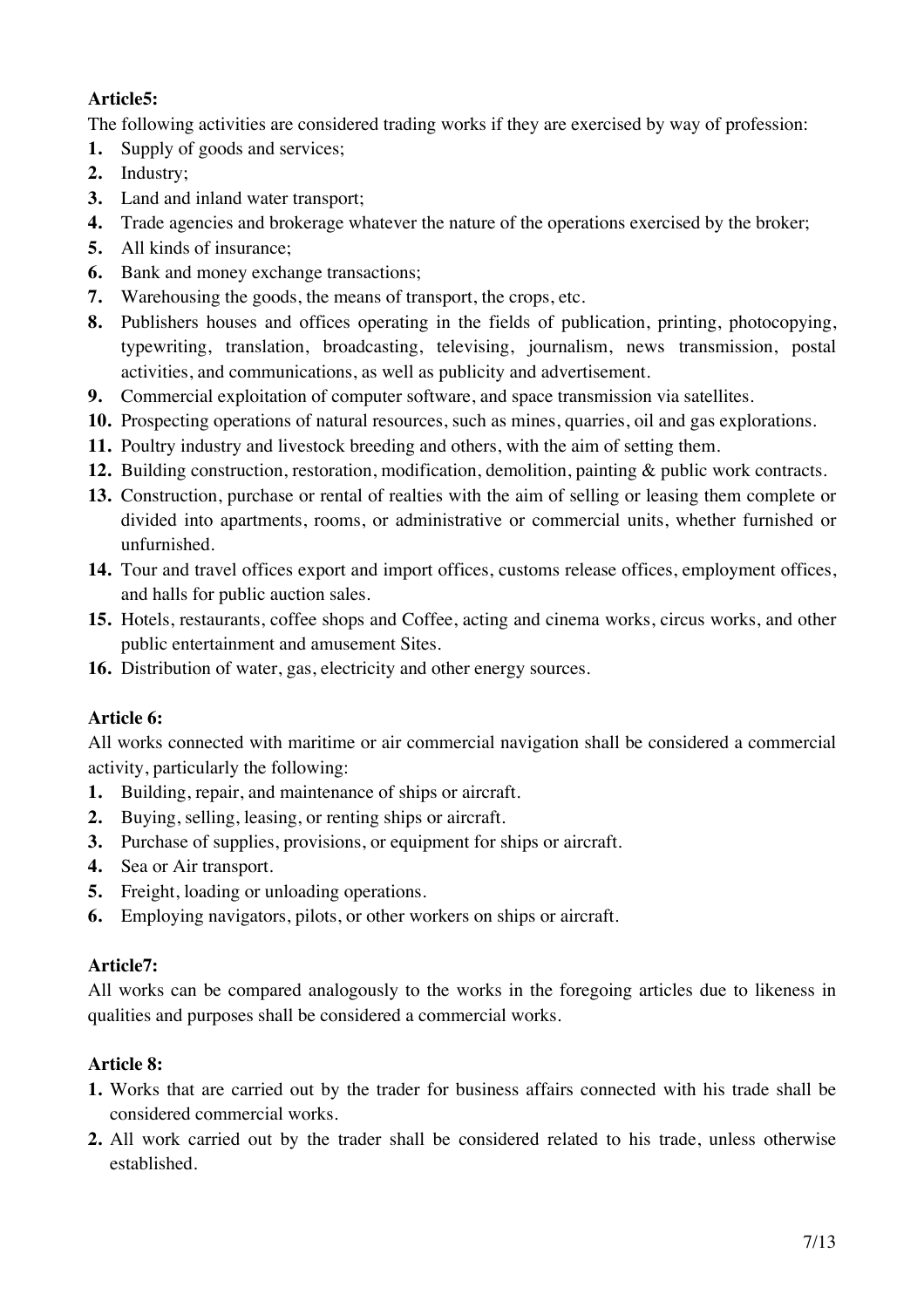## **Article 9:**

The farmer's sale of the products of the land cultivated by him whether in his quality as its owner or just using it, this shall not be considered a commercial work.

# **Chapter 2 The Trader**

### **Article 10:**

The following shall be a trader:

- **1.** Whoever exercises by way of profession, in his name or for his own account, a commercial activity.
- **2.** Each firm assuming one of the forms prescribed in the laws concerning the companies, whatever the purpose for which the firm is established.

### **Article 11:**

- **1.** The following, whether Egyptian or alien, shall be qualified and eligible for the exercise of trade:
	- **A.** Once he completes the age of twenty one (21) years old, even though the law of the state, to which he belongs by his nationality, considers him as minor at that age.
	- **B.** Whoever completes the age of eighteen (18) years old under the conditions prescribed in the law of the state to which he belongs by his nationality, after obtaining the permission of the competent Egyptian Court.
- **2.** A Person who is less than the age of eighteen (18) years old shall not exercise the profession of trade in Egypt even though the law of the state to which he belongs, by his nationality considers him of full age on completing eighteen years, or allows him to exercise trade.
- **3.** A minor who is authorized to exercise trade shall have complete legal to fulfill all 1egal dispositions as required for his trade.

# **Article 12:**

- **1.** If the child or the person placed under an interdict has a fund in some trade, the court issue an order to extract his money from it, or continue placing the funds there according to the best interest of such person.
- **2.** If the court orders continuing the exercise of trade, the proxy deputizing for the minor or the interdicted individual may be granted an absolute or restricted permission to effect such dispositions as necessitated by the trade.
- **3.** If serious reasons should arise to cause fear of mismanagement by the deputizing proxy who is authorized to continue exercising the minor's trade or that of the interdicted person, the court may withdraw or restrict the permission without prejudice to the rights acquired by the bona fide third party.
- **4.** Each court-writ that is pronounced concerning the continuation of the minor's trade or that of the interdicted person, or withdrawing, restricting or liquidating the trade, shall be recorded in the Register of Commerce and published in the register's journal.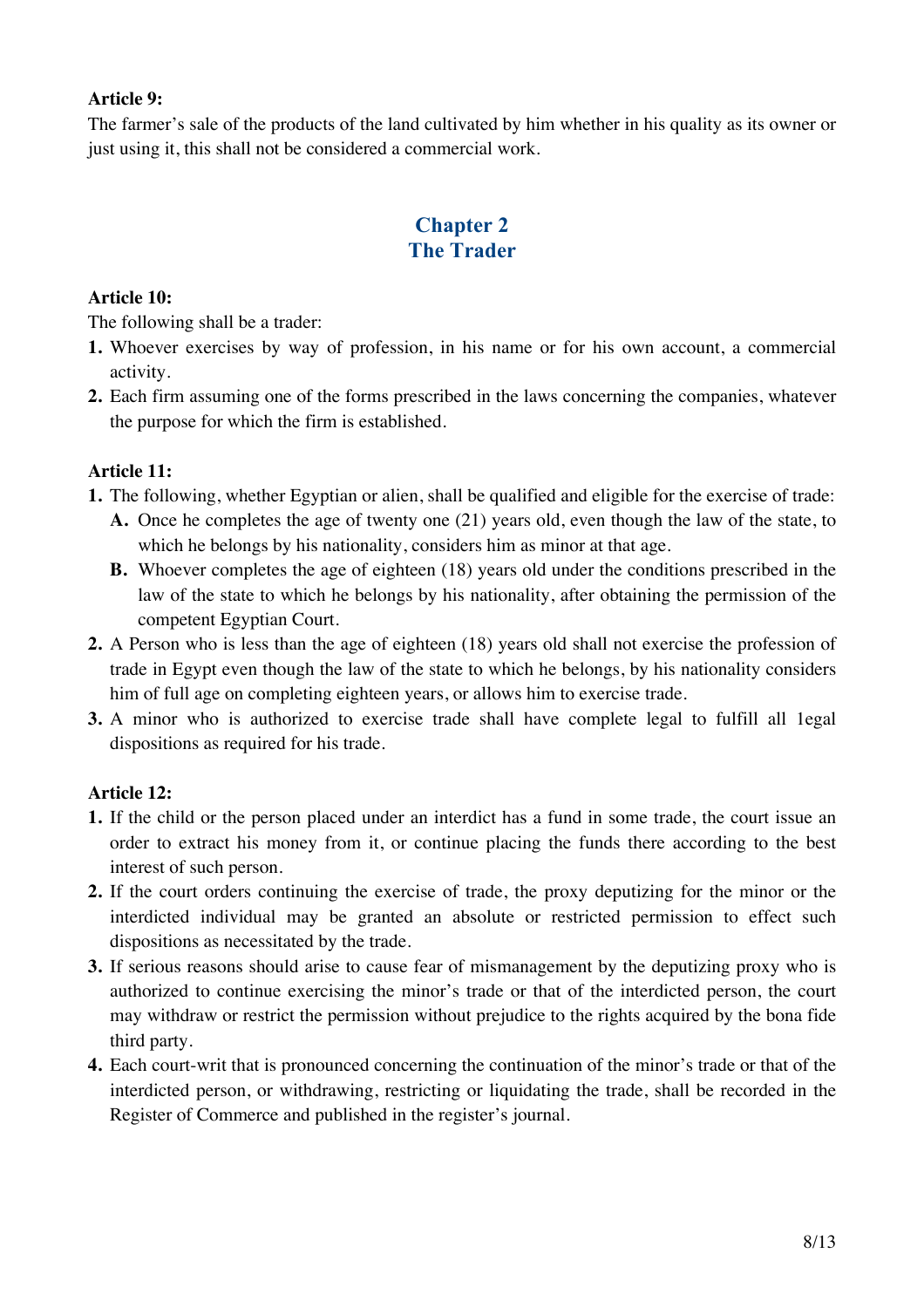## **Article 13:**

If the court should order continuing the trade of the minor or the interdicted person, no commitments shall be made except within the limits of his funds, which are invested in that trade. The trader's bankruptcy may be declared, providing the bankruptcy shall not compromise the funds and property un-invested in the trade.

In this case, the declaration of bankruptcy shall not have any effect with regard to the minor of the interdicted person.

## **Article 14:**

- **1.** The law of the State to which a married woman belongs by her nationality shall regulate her eligibility to exercise trade.
- **2.** An alien wife exercising trade as a profession shall be supposed to be exercising it with her husband's permission. If the law applicable allows the husband to object to her exercise of trade as a pm Cession, or to withdraw his previous permission the objection or withdrawal of the permission shall be recorded in the Register of Commerce and shall be published in the Register's journal. The objection or withdrawal of the permission shall have no effect except from the date of completing such publication.
- **3.** The objection or withdrawal of the permission shall not affect the rights acquired by the bona third party.

### **Article 15:**

- **1.** An alien wife exercising trade shall be supposed to have goi married according to the system of separation of (lands and property, unless otherwise provided by the terms of the financial agreement between the two spouses.
- **2.** The terms of financial agreement between the two spouses shall not be invoked vis-a-vis third parties except after its notarization by Publishing its summary in the register's journal.
- **3.** In case of neglecting the publication of the financial terms of agreement between the two spouses, the third party may prove that the marriage had taken place according to a financial system more suited to his interests than the system of separation of funds.
- **4.** A court ruling pronounced abroad concerning the separation of finds and property between the two spouses shall not be invoked except from the date of recording it n the register of Commerce and publishing its summary in the register's journal.

### **Article 16:**

- **1.** The provisions of the Commercial Law shall not apply to small craftsman.
- **2.** A craftsman exercising a trade of insignificant costs to obtain an amount of income securing his daily sustenance shall be considered the owner of a small craft.

### **Article 17:**

If a person prohibited to exercise trade by virtue of special laws, regulations or systems, embarks on exercising trade activities, he shall be considered a trader and shall be subject to the provisions of the Trade Law.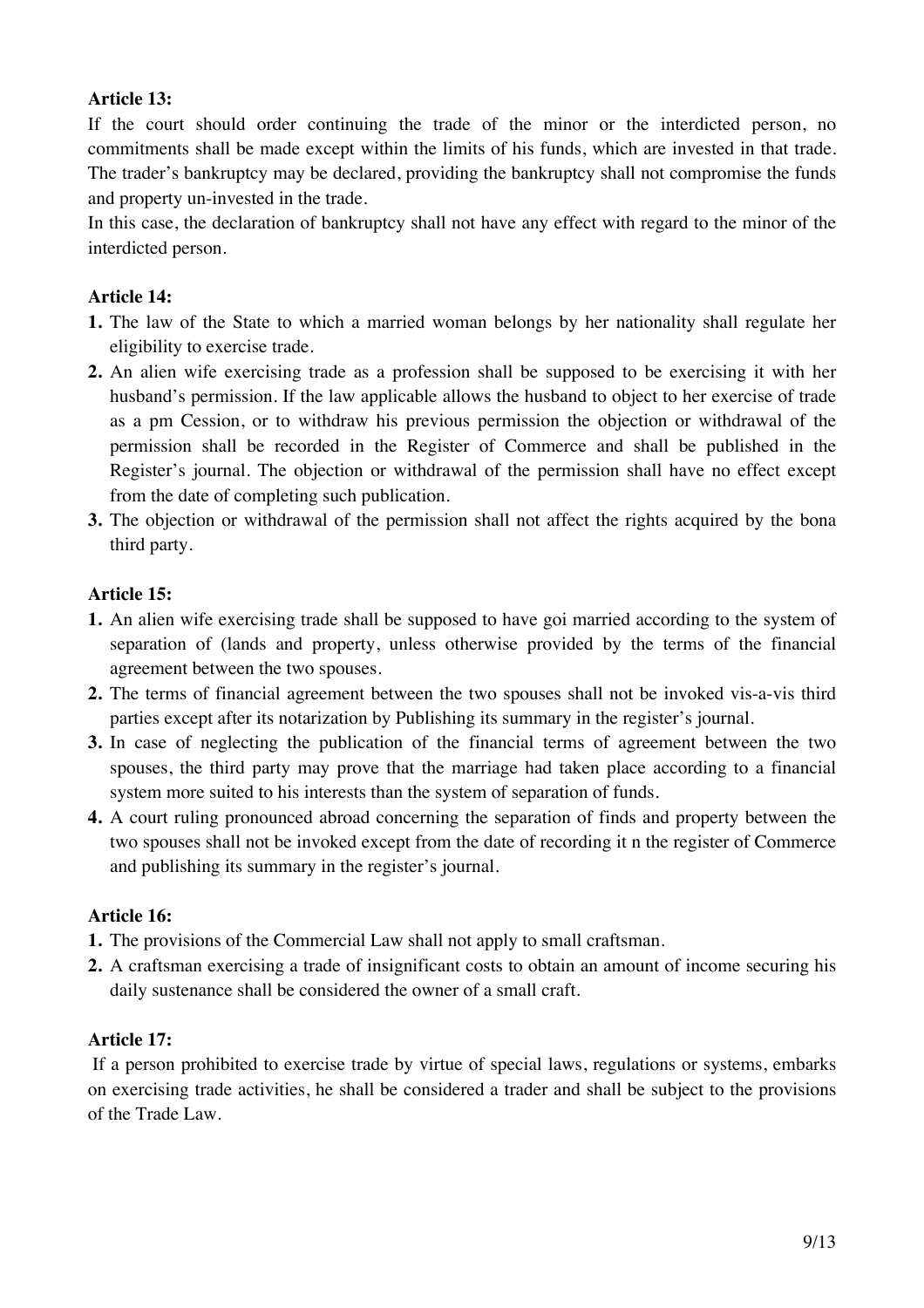## **Article 18:**

Whoever chooses trade for a profession under a false or hidden name behind another person shall be regarded as an established trader, in addition to establishing this quality in the visible person.

## **Article 19:**

The quality of trader shall be presumable in the person impersonating it by announcing it in the papers, leaflets, on Radio or Television, or by any other method. This presumption may be denied by establishing that the person assuming the said quality did not exercise trade actually.

#### **Article 20:**

The quality of trader shall not be established to the State and other public law persons However, the provisions of this law shall apply to the trading activities exercised by the State, excluding those excepted by special text.

**\*\*\*\*\***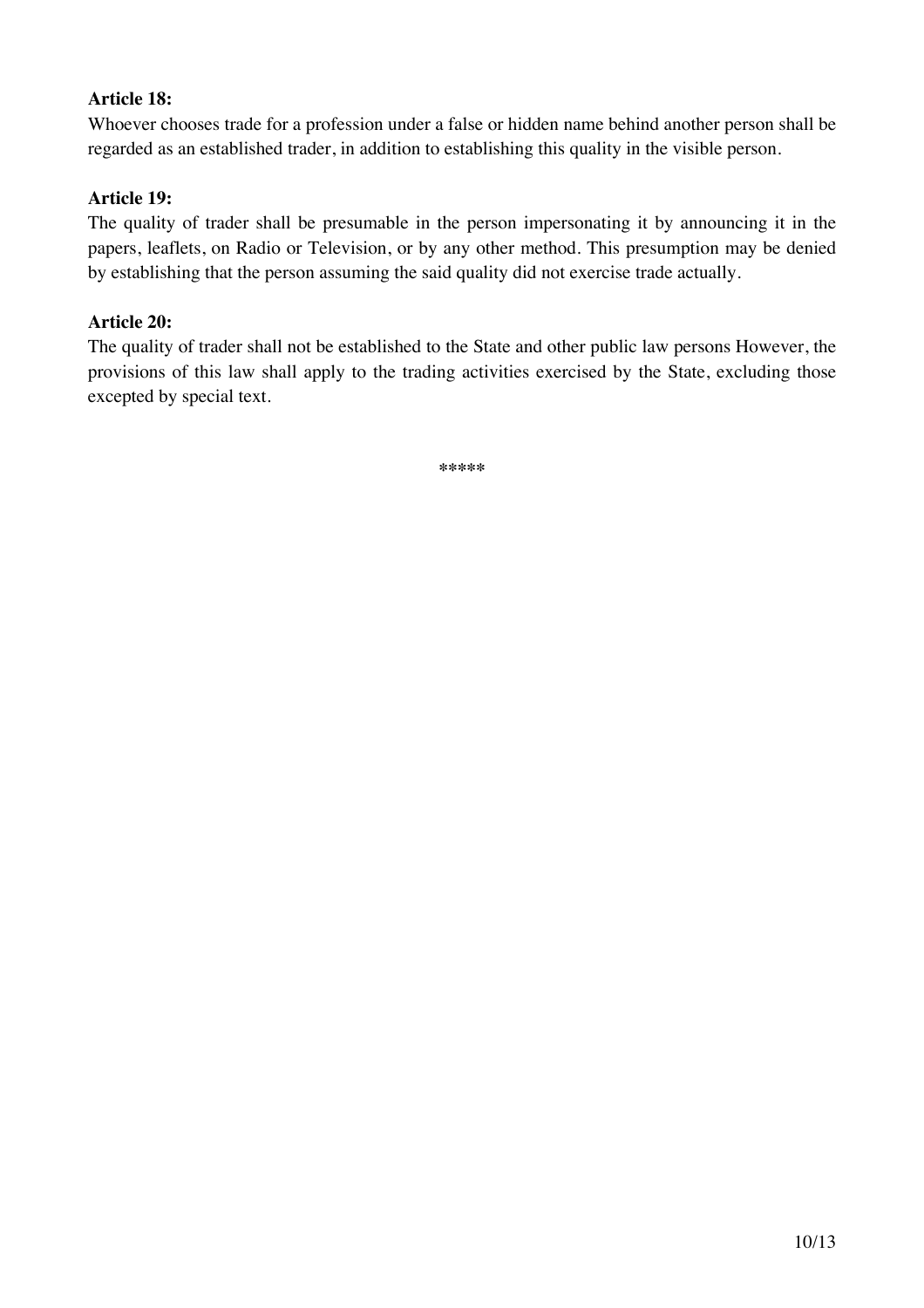# **Why do we distinguish between civil and commercial acts/activities?**

# **1. To know if the conditions of a trader apply:**

- **Article 10 of the Trade Law:** *"The following shall be a trader: 1) Whoever exercises by way of profession, in his name or for his own account, a commercial activity. 2) Each firm assuming one of the forms prescribed in the laws concerning the companies, whatever the purpose for which the firm is established."*

# **2. The rules of evidence are different:**

- **Article 69 of the Trade Law:** *"1) Evidence of the commercial obligations, whatever their amount, may be established by all methods of evidence unless otherwise prescribed by the law. 2) In other than the cases for which the law necessitates establish the evidence in writing) in commercial matters, evidence of opposite of written evidence content or of exceeding such write evidence may be established by all methods. 3) Papers in private form in commercial matters shall be regarded as a proof in their date, vis-à-vis a third party, even though such date might not be affirmed or established, unless the law provides for the affirmation of the date. The date shall be considered valid until the opposite is established."*
- **Article 70 of the Trade Law:** *"Commercial books may be accepted in establishing an evidence in court actions brought by or against the traders, once these books are connected with their commercial works, in accordance with the rules stated in this article."*
- **Article 60 of the Evidence Law for Civil and Commercial Matters:** *"In non-commercial matters, if the legal disposal is worth more than one thousand pounds or the value is not specified, the testimony of witnesses in proving its existence or its lapse is not permissible unless there is an agreement or a text to the contrary."*

# **3. Grace period:**

- **Article 59 of the Trade Law:** *"The court may not grant the commercial obligation debtor a time during which he shall fulfill or divide his debt, except in necessary cases, and no gross damage shall attain the creditor."*
- **Article 346 of the Civil Law:** *"1) Payment must be made immediately as soon as the obligation is finally owed by the debtor, unless there is an agreement or text to the contrary. 2) However, the judge may, in exceptional cases, if not prohibited by a provision in the law, to consider the debtor for a reasonable period or deadlines within which to implement his obligation, if his condition so requires and the creditor did not inflict serious harm from this postponement."*

# **4. Joint liability of debtors:**

- **Article 47 of the Trade Law:** *"1) Those who are bound together for a commercial debt shall be jointly responsible for that debt, unless otherwise prescribed by the law or the agreement. 2) This provision shall also apply in case of multiple warrantors for the commercial debt."*
- **Article 279 of Civil law:** *"Solidarity between creditors or between debtors is not assumed, but is based on an agreement or a provision in the law."*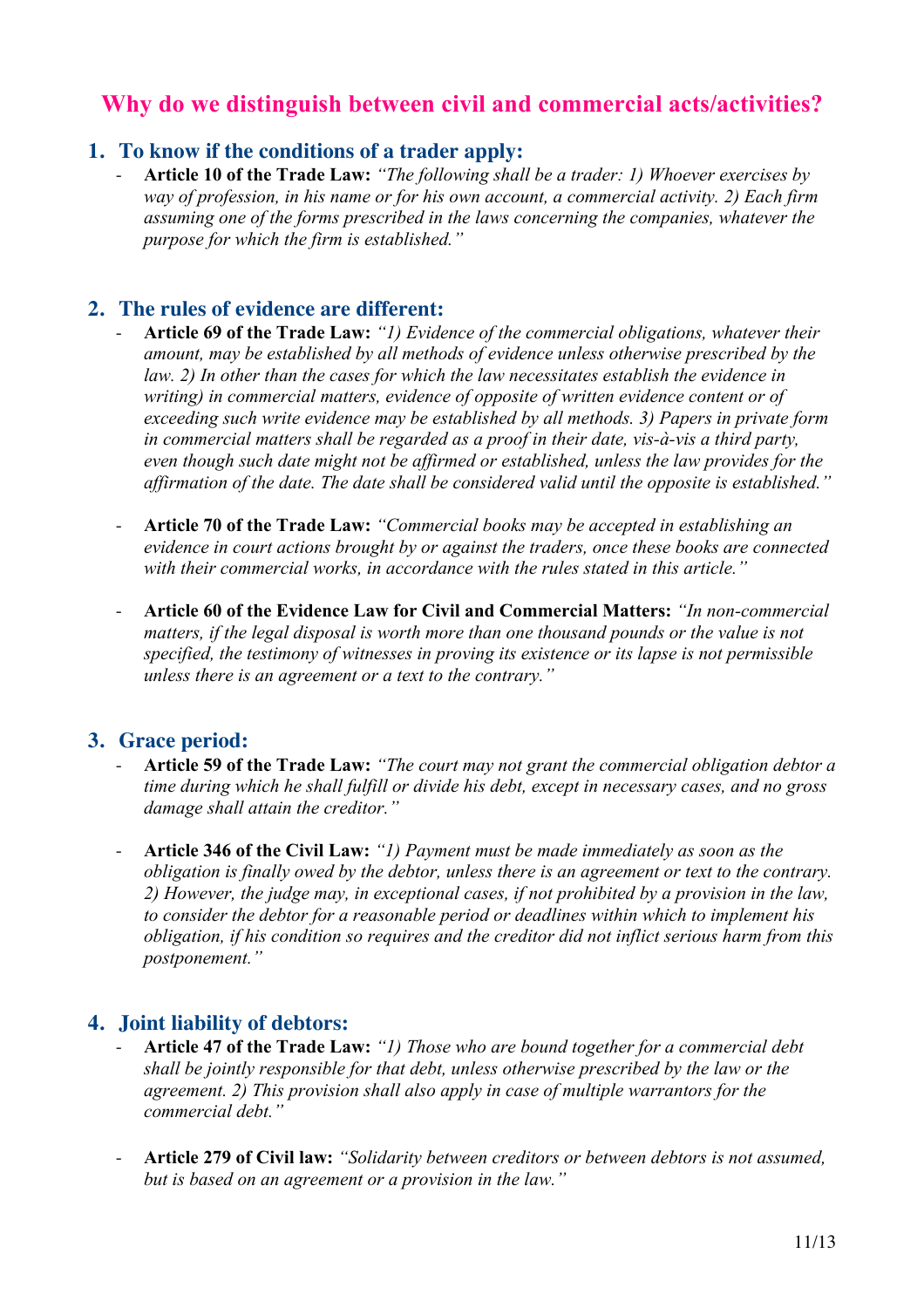# **5. Legal notices:**

- **Article 58 of the Trade Law:** *"Demanding or notifying the debtor, in commercial matters, shall be done by virtue of an official warning, or by registered letter with acknowledgement of the receipt. In case of urgency, the demand or notification may be effected by virtue of a cable, telex, fax, or other quick communication methods."*
- **Article 219 of Civil law:** *"The notice to the debtor shall be by sending him a warning or similar, and the notice may be made by mail in the manner indicated in the Procedures Law, and it may also result from an agreement stipulating that the debtor shall be excused as soon as the term has expired without the need for any other procedure."*

# **6. Interest rate:**

- **Article 50 of the Trade Law:** *"3) The interest shall be calculated according to the rate with which the Central Bank deals, unless otherwise agreed upon."*
- **Article 226 of Civil law:** *"If the object of the obligation is a sum of money and the amount is known at the time of the request and the debtor is late in fulfilling it, he is obligated to pay the creditor as compensation for the delay interest of four percent (4%) in civil matters and five percent (5%) in commercial matters. These benefits shall apply from the date of the judicial claim for them, if the agreement or commercial custom does not specify another date for its validity, and all this unless the law provides otherwise."*
- **Article 227 of Civil law:** *"1) The contracting parties may agree on another rate of interest, whether in consideration of delaying payment or in any other case in which interest is stipulated, provided that this price does not exceed seven percent (7%). Pay more than this amount. 2) Every commission or benefit, of whatever kind, stipulated by the creditor if it and the agreed-upon interest exceed the aforementioned maximum, shall be considered a hidden interest, and it is subject to reduction, if it is proven that this commission or benefit is not matched by a real service that the creditor has performed and no benefit legitimate."*

# **7. Prescription by lapse of time:**

- **Article 68 of the Trade Law:** *"The action resulting from the obligations of the traders towards one another, and which are connected with their commercial transactions shall prescribe with the lapse of seven years from the date on which the fulfillment of the obligation falls due, unless otherwise provided by the law. Similarly, the final rulings as pronounced in these actions shall lapse with the expiry often years."*
- **Article 347 of Civil law:***"1) If the subject of the obligation is a specific thing in particular, it must be delivered in the place where it was present at the time the obligation arose, unless there is an agreement or text to the contrary. 2) As for other obligations, the fulfillment shall be in the place where the debtor is located at the time of payment, or in the place where the debtor's business center is if the obligation is related to these business."*

# **8. Bankruptcy:**

- **Article 550 of the Trade Law:** *"1) every trader who by virtue of the provisions of this law is bound to hold commercial books shall be considered in a state of bankruptcy if he stops paying his commercial debts following disturbance of his financial affairs.*